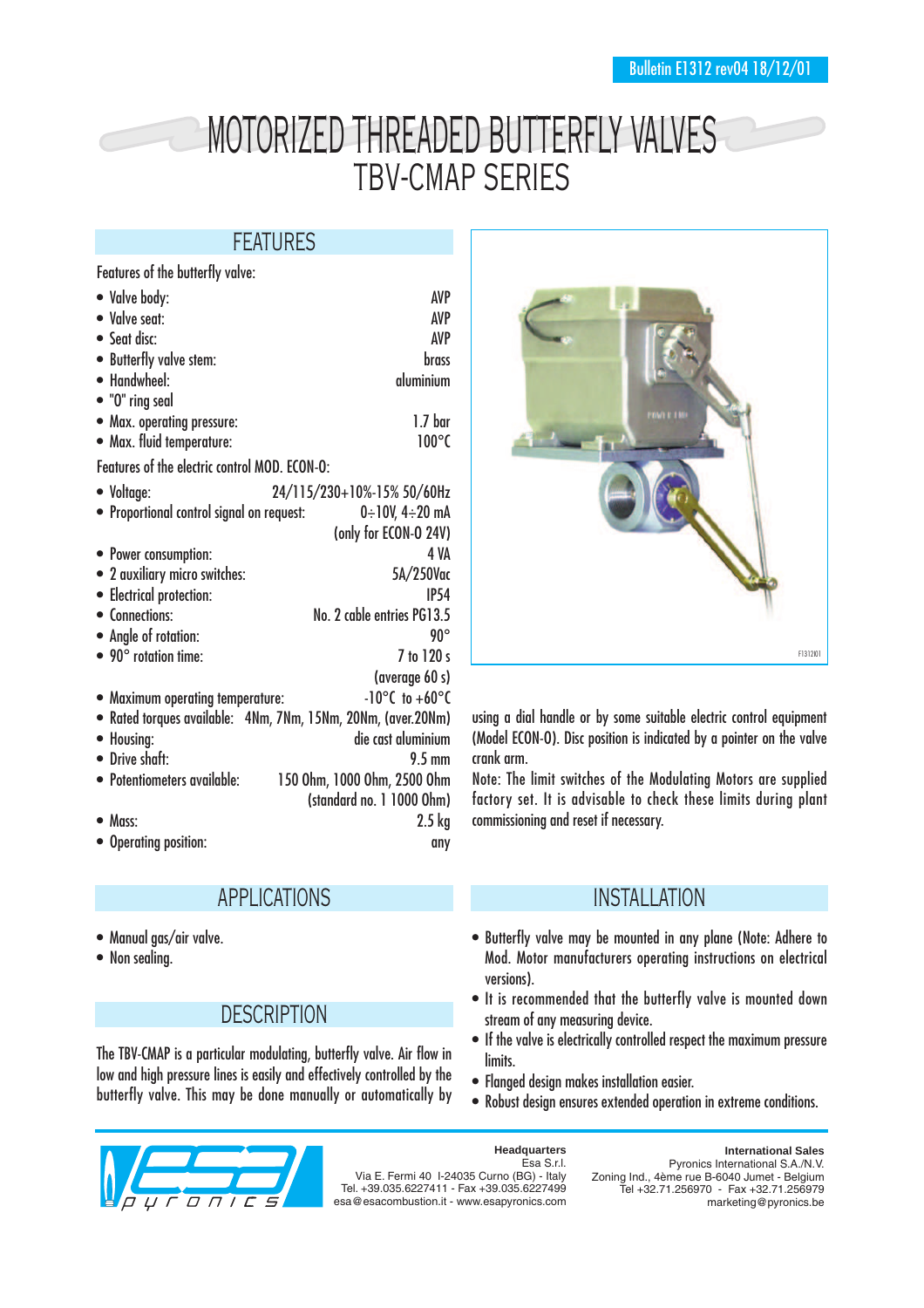### CAPACITY TABLE



G1312I01



G1312I02

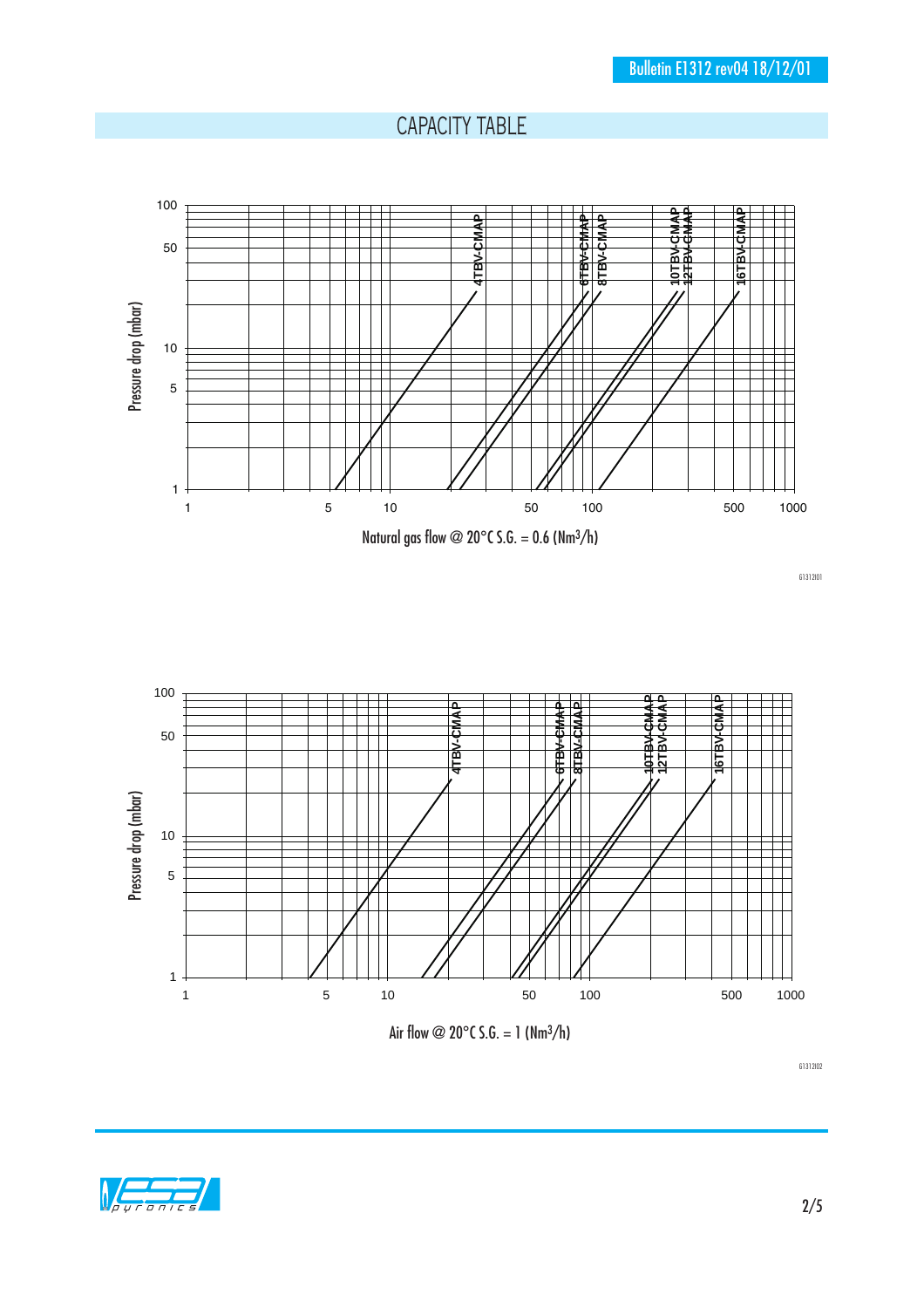# DIMENSIONS





| Catalog no.        | ø A          | B<br>mm | $\mathsf{C}^*$<br>mm | $D^*$<br>mm | $F^*$<br>mm | mm    | $G^*$<br>mm | mm  | <b>Mass</b><br>kg |
|--------------------|--------------|---------|----------------------|-------------|-------------|-------|-------------|-----|-------------------|
| <b>4 TBV-CMAP</b>  | $G - 1/2"$   | 68      | 125                  | 40          | 55          | 112   | 60          | 150 | .80               |
| <b>6 TBV-CMAP</b>  | $G - 3/4"$   | 68      | 125                  | 40          | 55          | 112   | 60          | 150 | 1.80              |
| <b>8 TBV-CMAP</b>  | $G - 1''$    | 68      | 125                  | 40          | 55          | 112   | 60          | 150 | .80               |
| <b>10 TBV-CMAP</b> | $G - 1.1/4"$ | 68      | 127.5                | 42.5        | 57.5        | 109.5 | 65          | 150 | 1.80              |
| <b>12 TBV-CMAP</b> | $G - 1.1/2"$ | 68      | 127.5                | 42.5        | 57.5        | 109.5 | 65          | 150 | 2.30              |
| <b>16 TBV-CMAP</b> | $G - 2''$    | 76      | 132.5                | 47.5        | 62.5        | 104.5 | 75          | 150 | 2.70              |

\* Approximate dimensions.

M (\*\*\*) = See dimensions electric control.

 $N$  (\*\*\*) = See dimensions electric control.

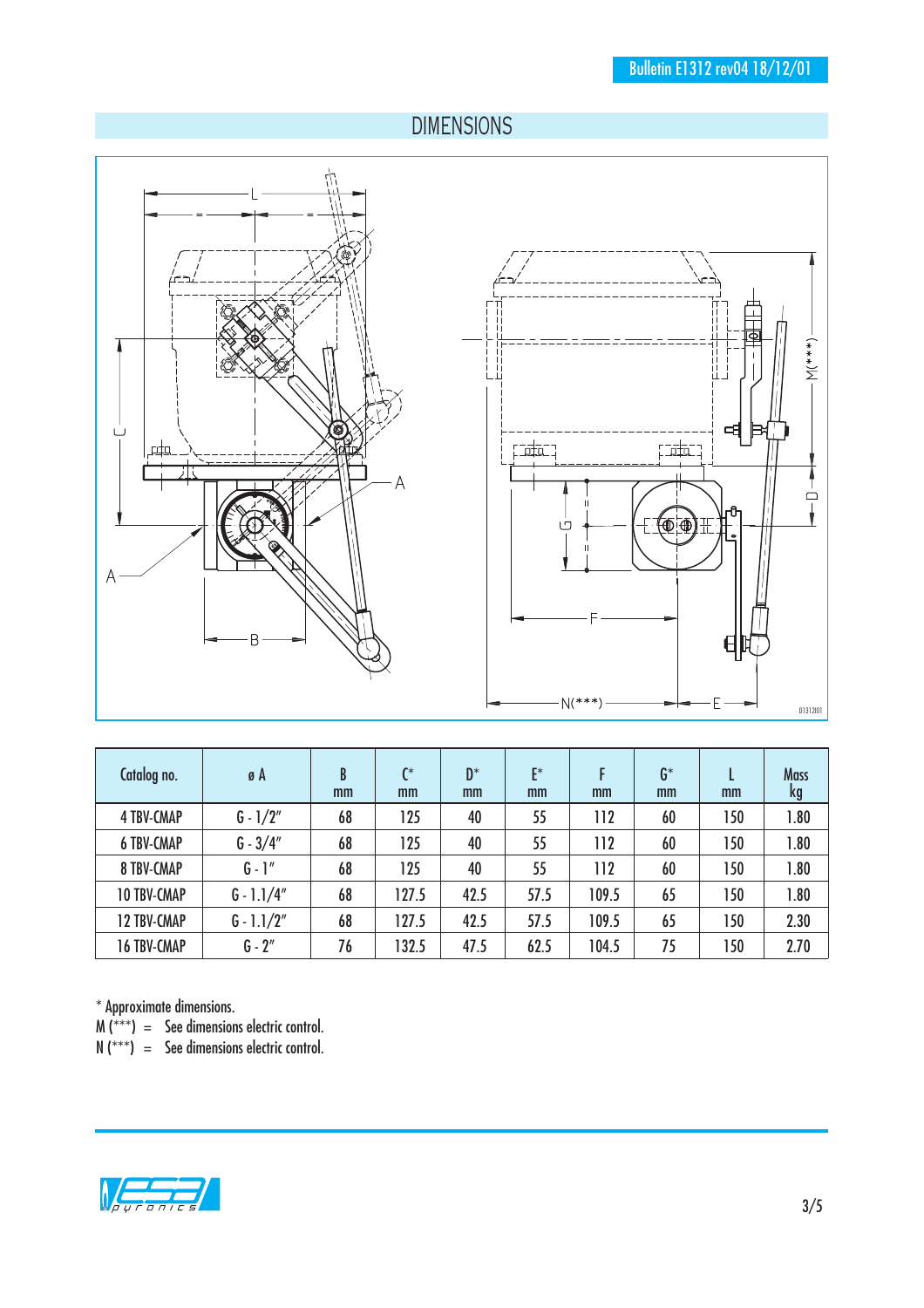# DIMENSIONS (ECON)